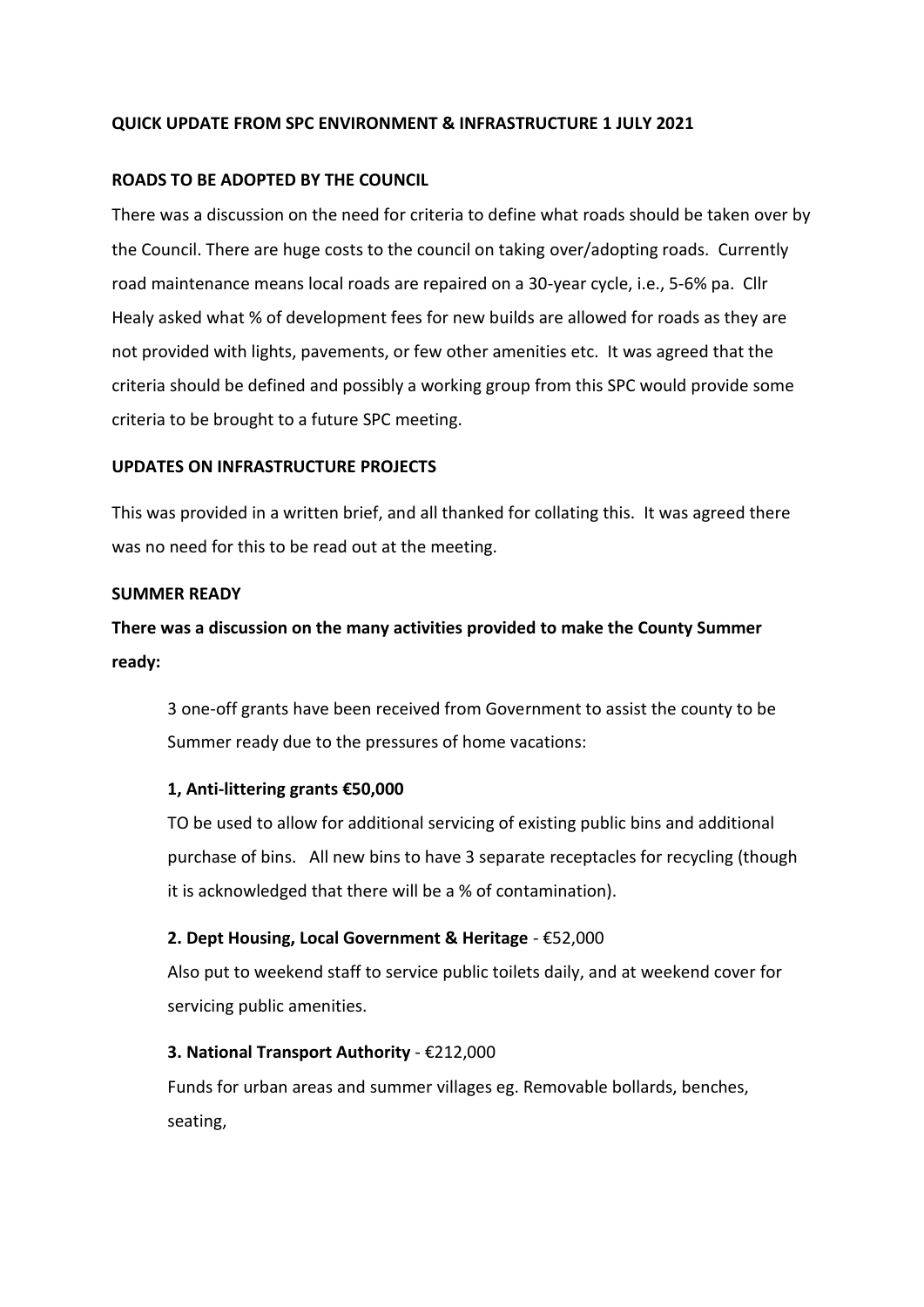**Beach Amenity Wardens** – 6 POSTS Recruited Twice – ONLY 2 Positions Filled. This was disappointing news – only 2 of the 6 proposed posts have been filled.

New Bye-laws for Rosses, Strandhill, to come into force one month after council meeting – 24 June. Surf schools at Strandhill working out of vans have been given licenses to work from the upper car park. There was a discussion on updates of other suggestions eg. Overnight camper van parking at airport for summer but this would require a change in planning permission. It was mentioned that there are many opportunities that could be put in place eg. Provision of Service areas for campers. Again, reiterated the need to welcome visitors and accommodate them appropriately.

Responsible Tourism Strategy to be developed as proposed by Cllr Clarke.

## **PROVIDE MORE OPPORTUNITY FOR STRATEGIC DISCUSSIONS AND INPUT:**

SE raised the issue that while we appreciate the opportunity for PPN reps to input into the meetings. We would like the opportunity to have more strategic discussion on specific agenda items. This was agreed with Cllrs Healy & Clarke. E.g. discussion on recreation strategy for the county. Chair agreed to direct meetings to have more strategic discussions.

#### **ACTIVE TRAVEL**

Funding is now available for active travel projects but at the moment there is a shortage of personnel to implement the work. Sligo is entitled to 4 active travel staff and recruitment efforts are ongoing but have been delayed by Covid restrictions. A shortage of staff is also a contributory factor to why the 1.5 safe passing signs have not yet been erected throughout the county. J S pointed out that benches for people to rest are needed in the business part of Sligo and not just in recreational areas. There is also a shortage of bicycle parking in the business area.